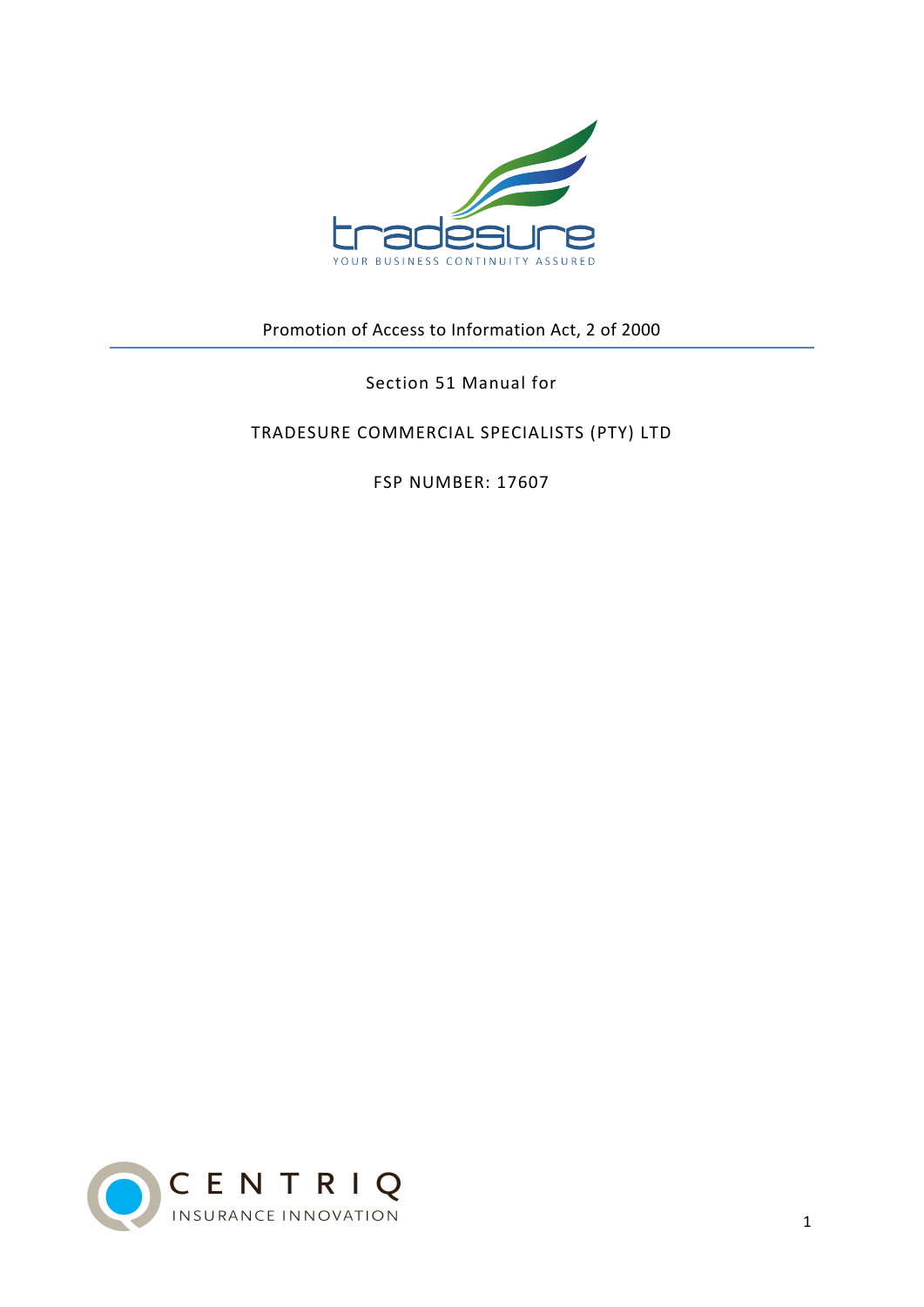# **Introduction**

This entity – Tradesure Commercial Specialists (PTY) Ltd – is an authorised financial services provider that provides financial advice and renders intermediary services to clients on financial products under a licence issued in terms of the Financial Advisory and Intermediary Services Act, Act 37 of 2002.

#### **Details in terms of Section 51 of PAIA Act**

## Contact details

| Name of business          | Tradesure Commercial Specialists (PTY) Ltd |
|---------------------------|--------------------------------------------|
| Designated contact person | AD Leclezio                                |
| Physical address          | 13 Reynolds Street                         |
|                           | Petervale                                  |
|                           | Johannesburg                               |
|                           |                                            |
|                           |                                            |
|                           |                                            |
| Postal address            | PO Box 3512                                |
|                           | Rivonia                                    |
|                           | 2128                                       |
|                           |                                            |
| Telephone number          | 087 353 2577                               |
| Fax number                | 086 111 2798                               |
| E-mail address            | davidl@tradesure.co.za                     |

# Section 10 Guide on how to use the Act

| This guide is available in hard copy from the South African Human Rights Commission or can be |                                                       |  |
|-----------------------------------------------------------------------------------------------|-------------------------------------------------------|--|
| accessed on their website. The details are as follows:                                        |                                                       |  |
| Postal address                                                                                | The South African Human Rights Commission - PAIA Unit |  |
|                                                                                               | The Research and Documentation Department             |  |
|                                                                                               | Private Bag 2700                                      |  |
|                                                                                               | Houghton                                              |  |
|                                                                                               | 2041                                                  |  |
| Telephone number                                                                              | 011 877 3600                                          |  |
| Fax number                                                                                    | See SAHRC website for regional office fax numbers     |  |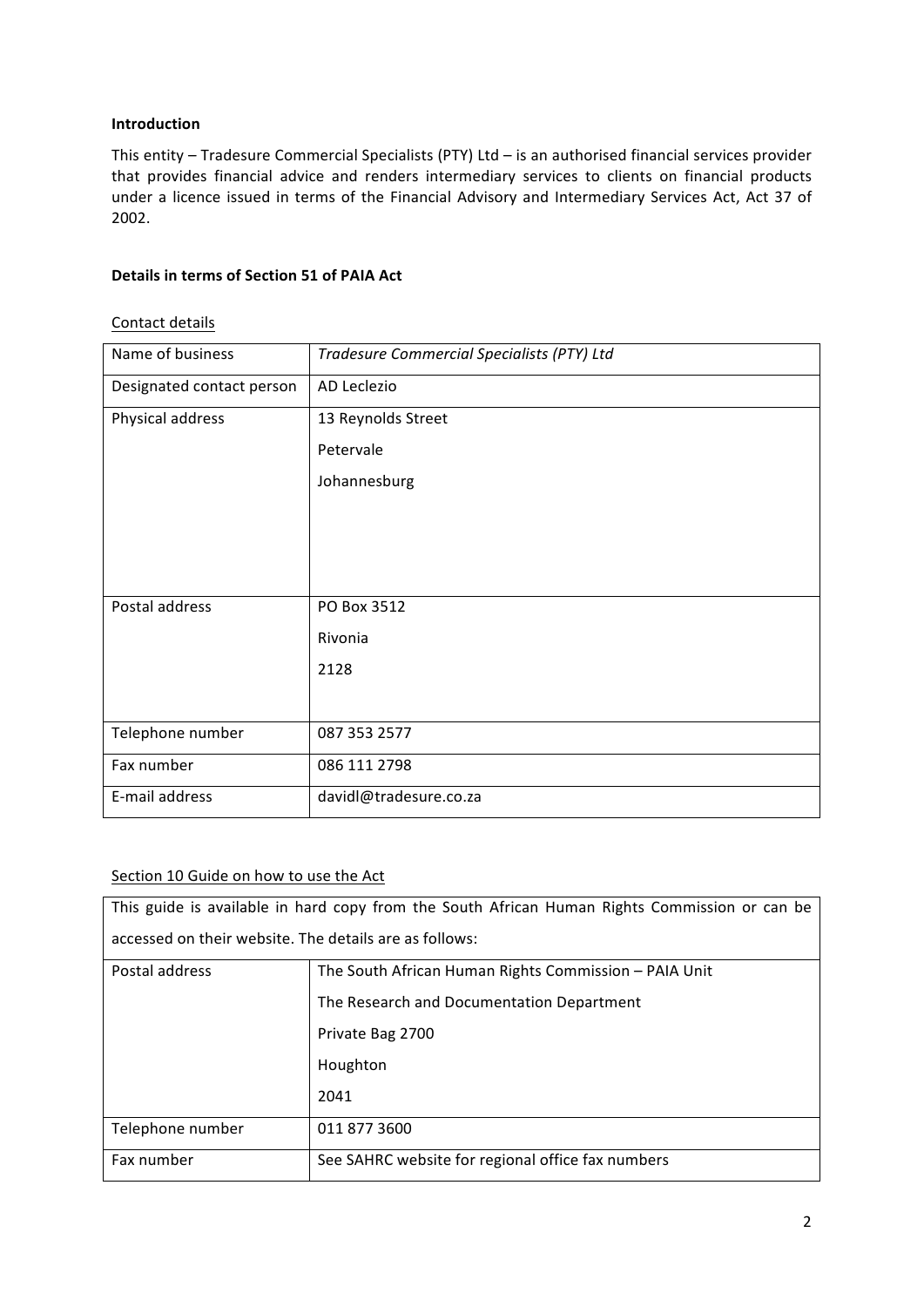| E-mail address | paia@sahrc.org.za |
|----------------|-------------------|
| Website        | www.sahrc.org.za  |

Records available in terms of any other legislation

Basic Conditions of Employment Act No. 75 of 1997

Collective Investments Schemes Control Act No. 45 of 2002

Companies Act No. 71 of 2008

Compensation for Occupational Injuries and Health Diseases Act No. 130 of 1993

Consumer Protection Act No. 68 of 2008

Employment Equity Act No.55 of 1998

Financial Advisory and Intermediary Services Act No. 37 of 2002

Financial Intelligence Centre Act No. 38 of 2001

Financial Institutions (Protection of Funds) Act No. 28 of 2001

Financial Services Board Act No. 97 of 1990

Financial Services Ombud Schemes Act No. 37 of 2004

Friendly Societies Act No. 25 of 1956

Income Tax Act No. 58 of 1962

Insurance Laws Amendment Act No. 27 of 2008

Labour Relations Act No. 66 of 1995

Long-term Insurance Act No. 52 of 1998

Medical Schemes Act No. 131 of 1998

Occupational Health and Safety Act No. 85 of 1993

Pension Funds Act No. 24 of 1956

Prevention of Organised Crime Act No. 121 of 1998

Protection of Constitutional Democracy against Terrorist and Related Activities Act No. 33 of 2004

Security Services Act No. 36 of 2004

Short Term Insurance Act No. 53 of 1998

Skills Development Act No.97 of 1998

Skills Development Act No.97 of 1998

Unemployment Contributions Act No. 4 of 2002

Unemployment Insurance Act No. 63 of 2001

Value Added Tax Act No. 89 of 1991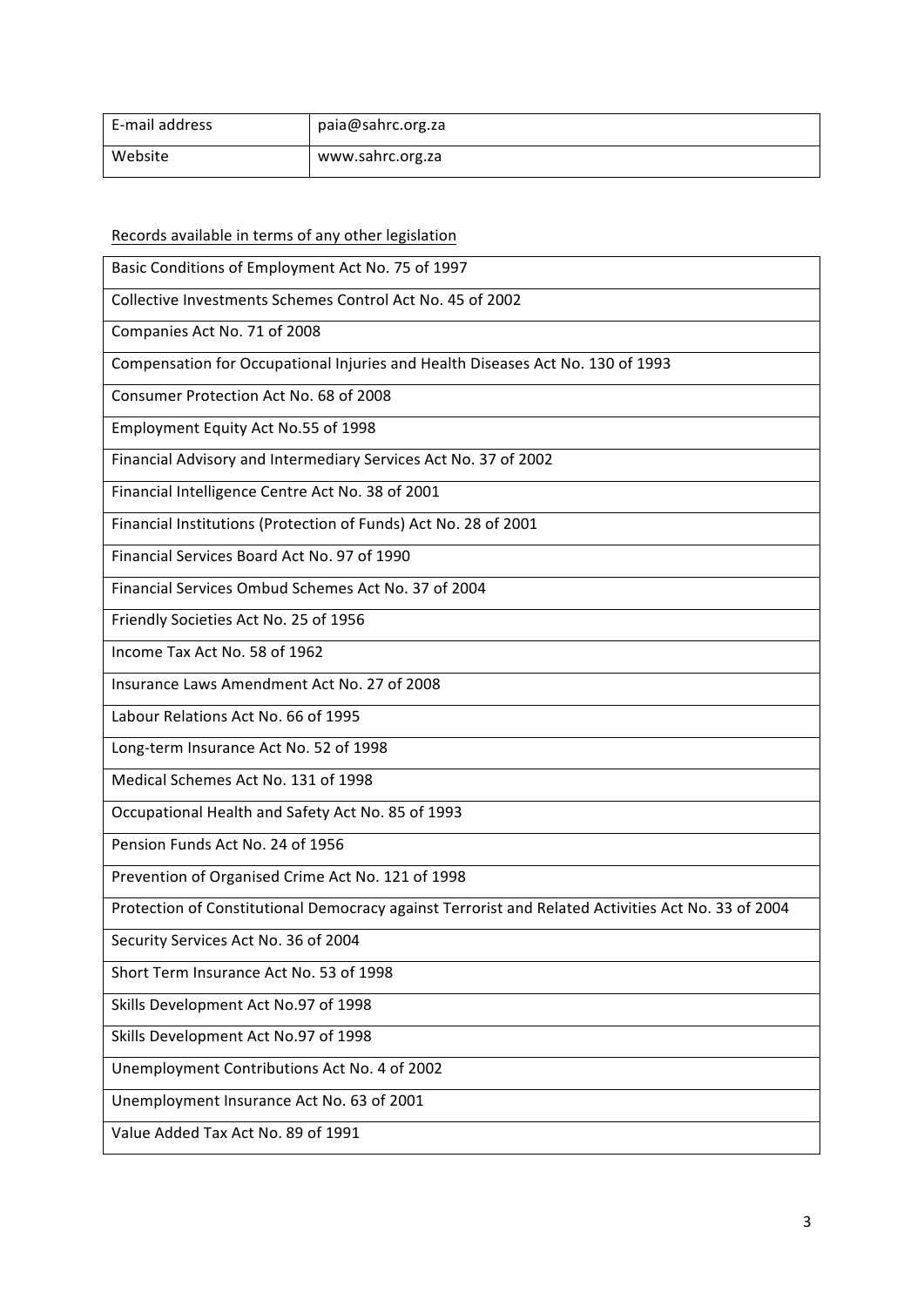#### Access to records held by Tradesure Commercial Specialists (PTY) Ltd

The latest notice regarding the categories of records of the body, which are available without a person having to request access in terms of section 52 (2) of this Act, and at no cost:

Brochures; Pamphlets; Documents related to business activities

Records which may be requested in terms of this Act:

#### Administration:

- o Licence of product categories
- o Minutes of management meetings
- o Minutes of staff meetings
- o Correspondence

#### Human resources:

- $\circ$  Employment contracts
- o Mandates
- $\circ$  Policies and procedures
- o Training
- $\circ$  Remuneration and benefits policies, and records thereof

#### Operations:

- $\circ$  Production records
- $\circ$  Compliance manual FAIS
- o Compliance reports
- $\circ$  Complaints procedures
- $\circ$  Contractual agreements with suppliers
- $\circ$  Procedures manual FICA
- $\circ$  Records of advice
- $\circ$  Register of key individuals
- $\circ$  Register of representatives
- o Register of non-compliance
- o Record of continued compliance by representatives
- $\circ$  Register of premature cancellation of products
- o Clients register

#### Finances:

- $\circ$  Accounting and audit records
- o Financial statements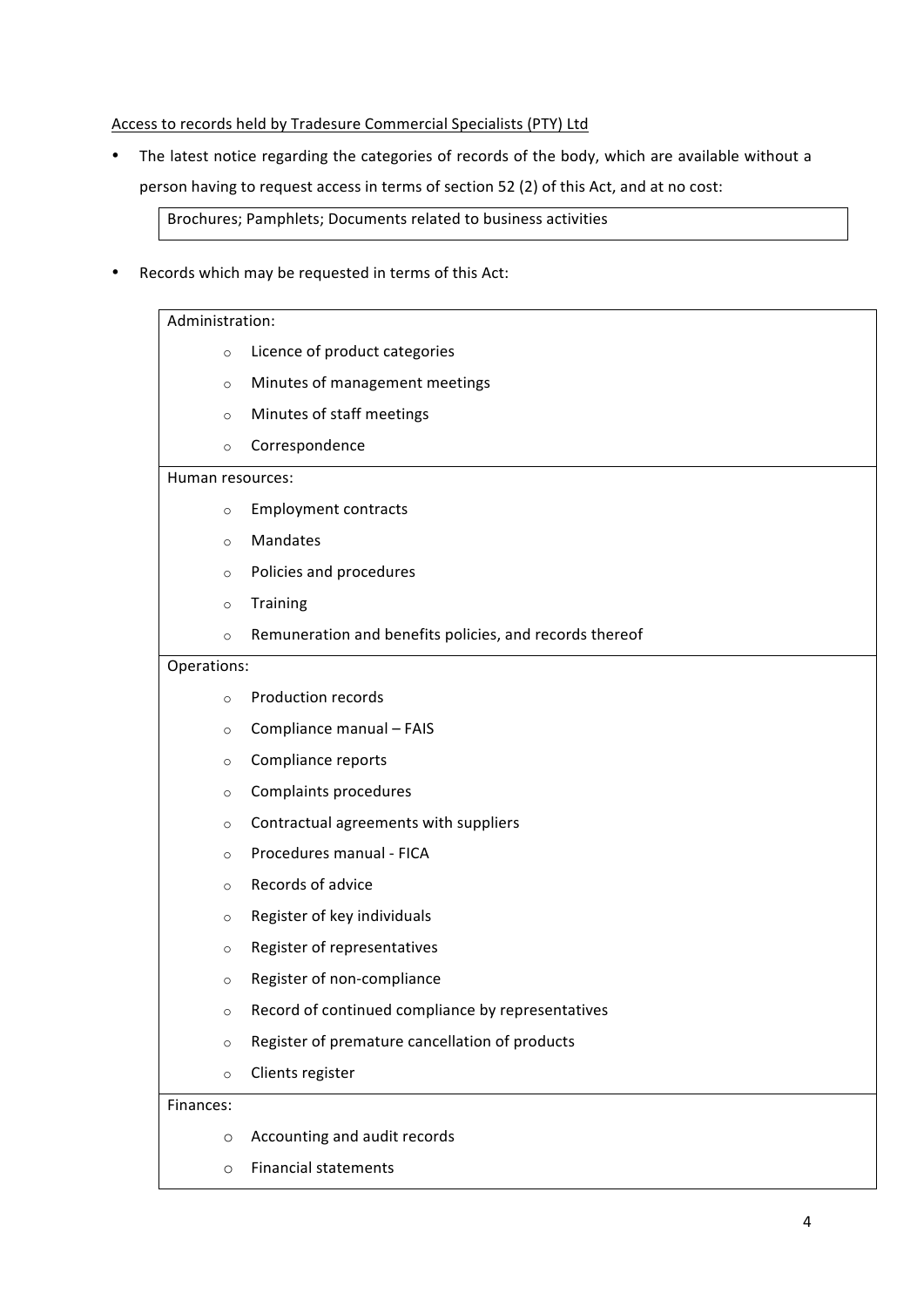#### The request procedure is as follows:

Form of request - Annexure A:

- $\circ$  The requester must use the prescribed form to make the request for access to a record. This must be made to the head of the private body. This request must be made to the address, fax number or electronic mail address of the body concerned.
- $\circ$  The requester must provide sufficient detail on the request form to enable the head of the private body to identify the record and the requester. The requester should also indicate which form of access is required. The requester should also indicate if any other manner is to be used to inform the requester and state the necessary particulars to be so informed.
- $\circ$  The requester must identify the right that is sought to be exercised or to be protected and provide an explanation of why the requested record is required for the exercise or protection of that right.
- $\circ$  If a request is made on behalf of another person, the requester must then submit proof of the capacity in which the requester is making the request to the satisfaction of the head of the private body.

Fees payable for request - Annexure B:

- o A requester who seeks access to a record containing personal information about that requester is not required to pay the request fee. Every other requester, who is not a personal requester, must pay the required request fee:
- $\circ$  The head of the private body must notify the requester (other than a personal requester) by notice, requiring the requester to pay the prescribed fee (if any) before further processing the request.
- $\circ$  The fee that the requester must pay to a private body is R50. The requester may lodge an application to the court against the tender or payment of the request fee.
- $\circ$  After the head of the private body has made a decision on the request, the requester must be notified in the required form.
- $\circ$  If the request is granted then a further access fee must be paid for the search, reproduction, preparation and for any time that has exceeded the prescribed hours to search and prepare the record for disclosure.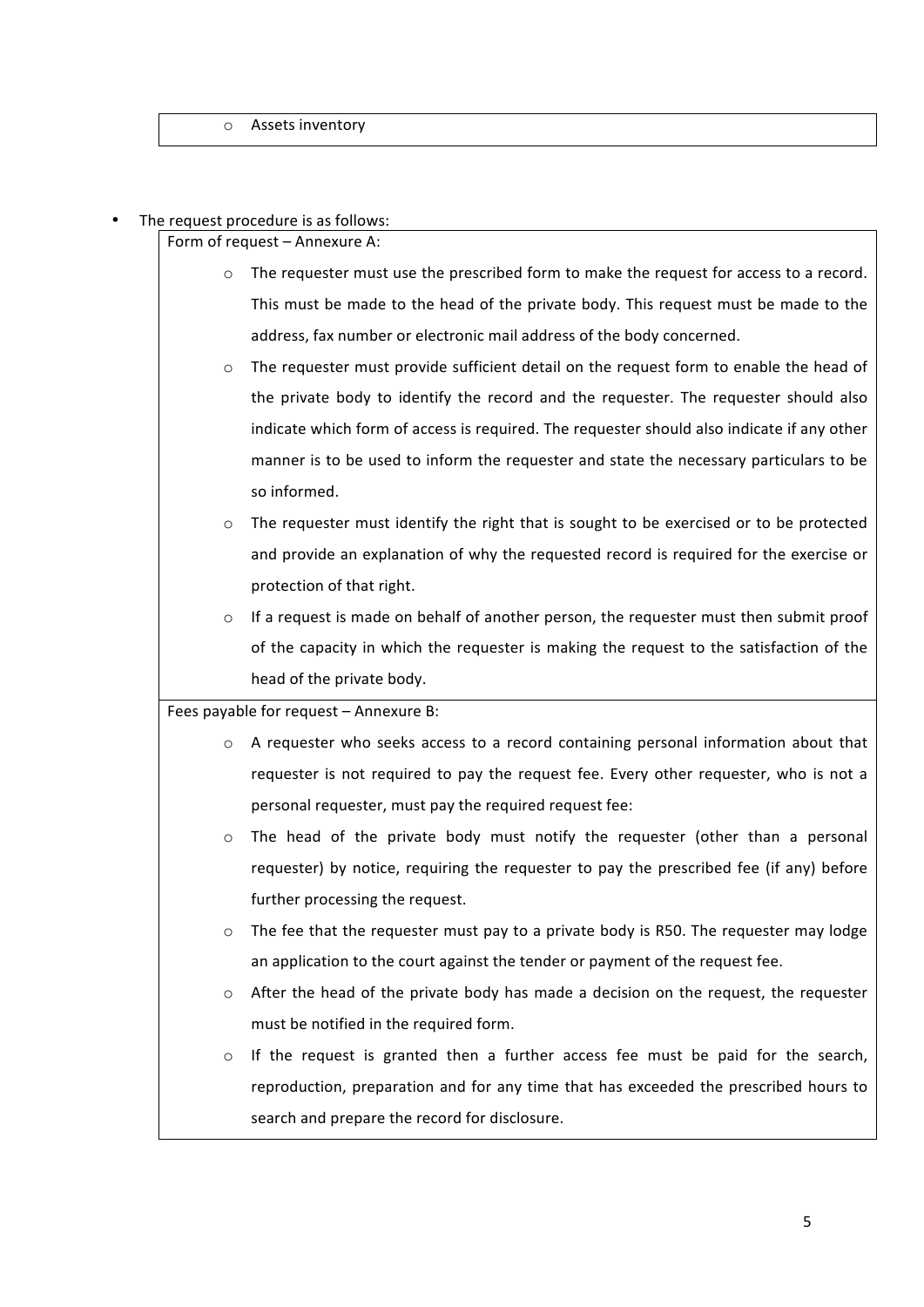## Other information as may be prescribed

The Minister of Justice and Constitutional Development has not made any regulations in this regard.

# Availability of the PAIA Manual

The manual is available for inspection at the offices of Tradesure Commercial Specialists (PTY) Ltd free of charge. Copies are also available with the SAHRC and if any on the website of Tradesure Commercial Specialists (PTY) Ltd.

## **Annexure A - Request For Access to Record of Tradesure Commercial Specialists (PTY) Ltd**

## Particulars of private body

Tradesure Commercial Specialists (PTY) Ltd

## Particulars of person requesting access to the record

#### Instructions:

- $\circ$  The particulars of the person who requests access to the record must be given below.
- $\circ$  The address and/or fax number in the Republic to which the information is to be sent must be given.
- $\circ$  Proof of the capacity in which the request is made, if applicable, must be attached.

| Full name and surname     |  |
|---------------------------|--|
| Identity number           |  |
| Postal address            |  |
| Telephone number          |  |
| Fax number                |  |
| E-mail address            |  |
| Capacity in which request |  |
| is made, when made on     |  |
| behalf of another person  |  |

#### Particulars of person on whose behalf request is made

Instructions:

 $\circ$  This section must be completed ONLY if a request for information is made on behalf of another person.

Full name and surname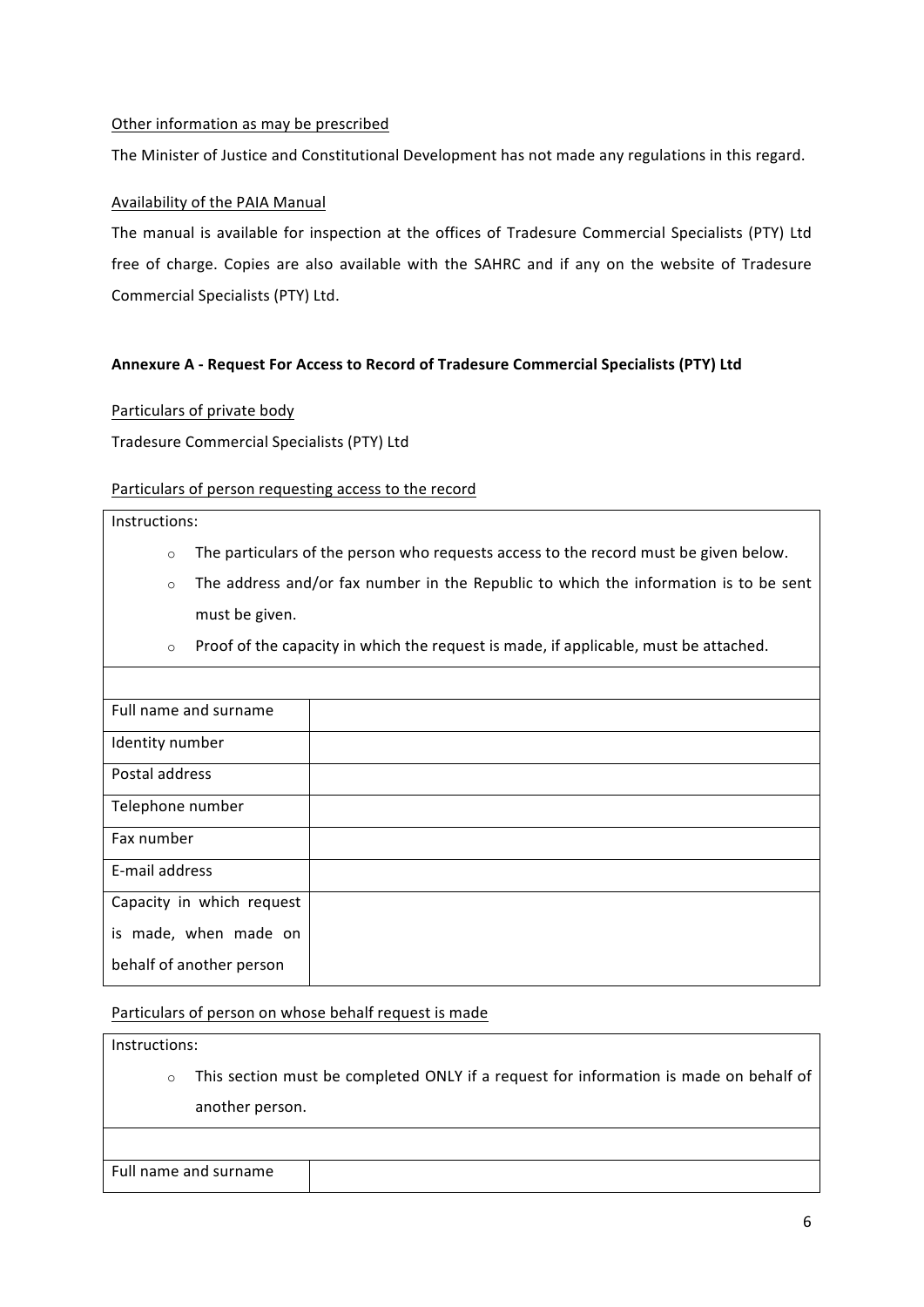| Identity number |  |
|-----------------|--|
|                 |  |

# Particulars of record

Instructions:

- o Provide full particulars of the record to which access is requested, including the reference number if that is known to you, to enable the record to be located.
- $\circ$  If the provided space is inadequate, please continue on a separate folio and attach it to this form. The requester must sign all the additional folios.

| Description of record or    |  |
|-----------------------------|--|
| relevant part of the record |  |
|                             |  |
|                             |  |
|                             |  |
|                             |  |
|                             |  |
|                             |  |
|                             |  |
|                             |  |
|                             |  |
| if<br>Reference<br>number,  |  |
| available                   |  |
| Any further particulars of  |  |
| record                      |  |
|                             |  |
|                             |  |
|                             |  |
|                             |  |
|                             |  |
|                             |  |
|                             |  |
|                             |  |

Fees

Instructions:

o A request for access to a record, other than records containing personal information about you, will be processed only after a request fee has been paid.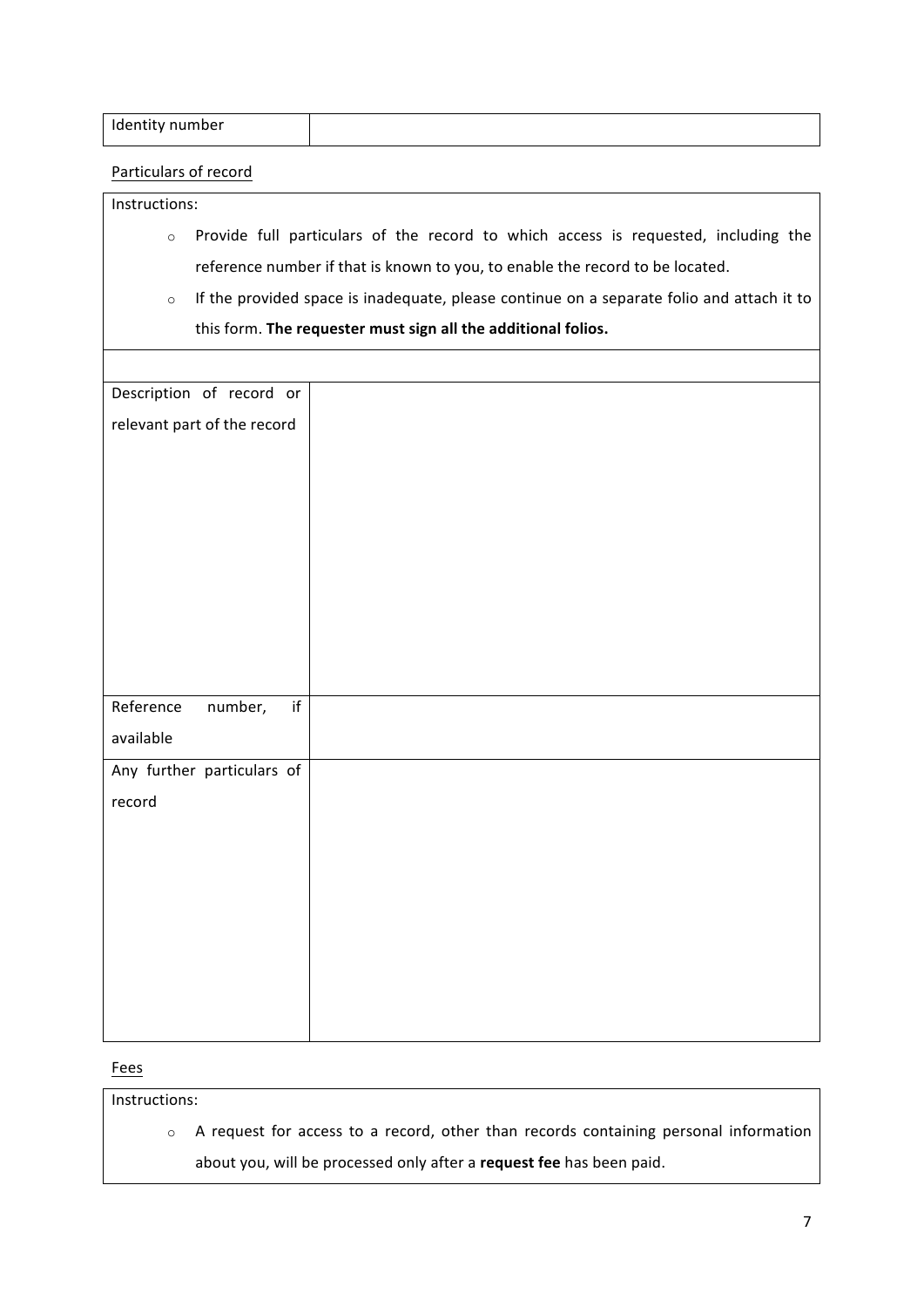|  | You will be notified of the amount required to be paid as the request fee. |  |
|--|----------------------------------------------------------------------------|--|
|--|----------------------------------------------------------------------------|--|

- o The fee payable for access to a record depends on the form in which access is required and the reasonable time required to search for and prepare a record.
- o If you qualify for exemption of the payment of any fee, please state the reason for exemption.

# Form of access to record

Instructions:

o If you are prevented by a disability to read, view or listen to the record in the form of access provided for in 1 to 4 hereunder, state your disability and indicate in which form the record is required.

| Disability              |  |
|-------------------------|--|
|                         |  |
| Form in which record is |  |
|                         |  |
| required                |  |
|                         |  |

| Instructions:                                                                                             |                                                                                            |  |
|-----------------------------------------------------------------------------------------------------------|--------------------------------------------------------------------------------------------|--|
| $\circ$                                                                                                   | Mark the appropriate box with an X                                                         |  |
| $\circ$                                                                                                   | Compliance with your request in the specified form may depend on the form in which         |  |
|                                                                                                           | the record is available.                                                                   |  |
| $\circ$                                                                                                   | Access in the form requested may be refused in certain circumstances. In such a case       |  |
|                                                                                                           | you will be informed if access will be granted in another form.                            |  |
| $\circ$                                                                                                   | The fee payable for access to the record, if any, will be determined partly by the form in |  |
|                                                                                                           | which access is requested.                                                                 |  |
|                                                                                                           |                                                                                            |  |
| 1.                                                                                                        | If the record is in written or printed form:                                               |  |
|                                                                                                           | Copy of record<br>Inspection of record                                                     |  |
| If record consists of visual images (this includes photographs, slides, video recordings, computer-<br>2. |                                                                                            |  |
|                                                                                                           | generated images, sketches etc):                                                           |  |
|                                                                                                           | Copy of images<br>View images                                                              |  |
|                                                                                                           | Transcription of images                                                                    |  |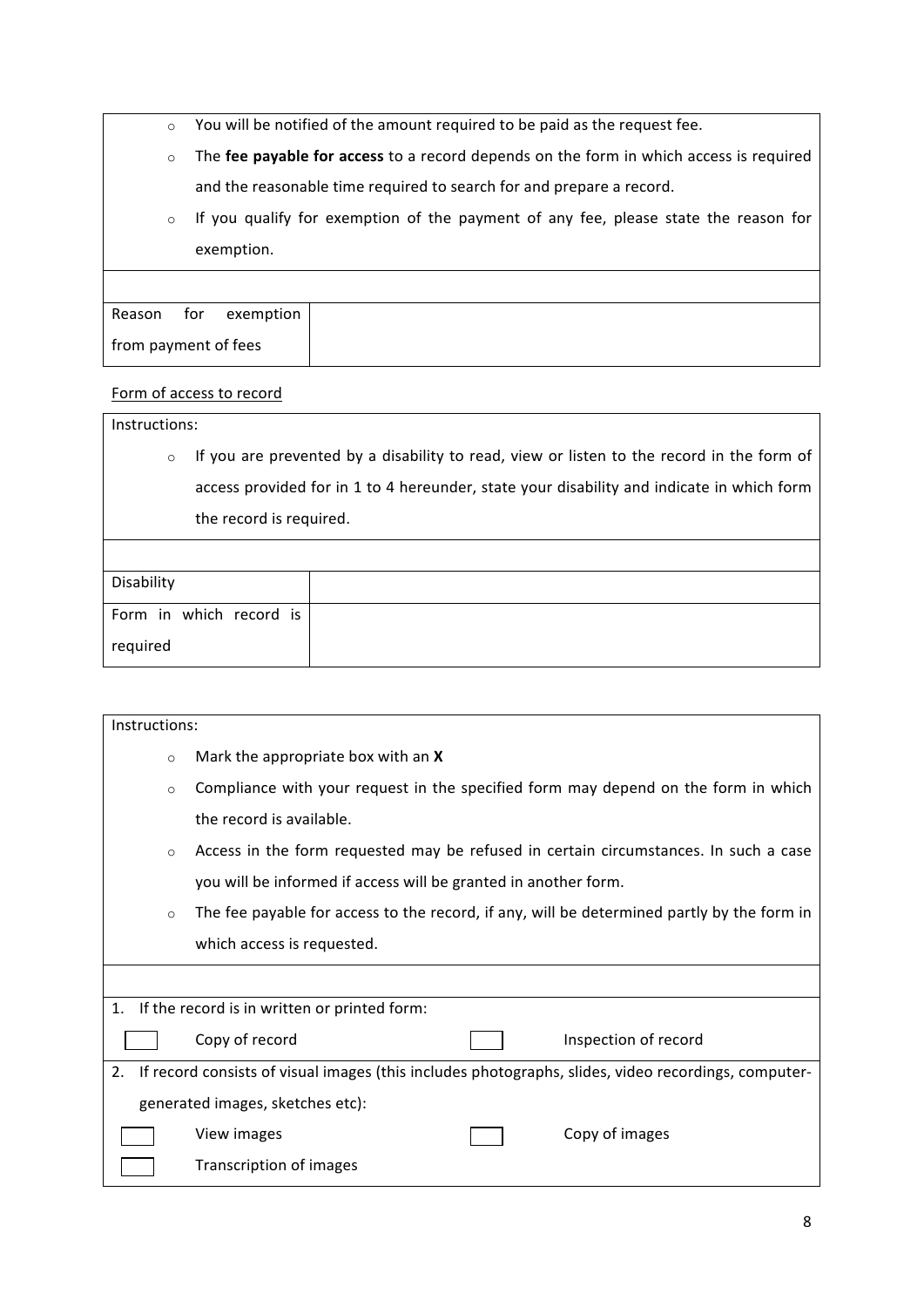| 3.<br>If record consists of recorded words or information which can be reproduced in sound:           |  |  |
|-------------------------------------------------------------------------------------------------------|--|--|
| Listen to soundtrack (audio cassette)                                                                 |  |  |
| Transcription of soundtrack (written or printed document)                                             |  |  |
| If record is held on computer or in an electronic or machine-readable form:<br>4.                     |  |  |
| Printed copy                                                                                          |  |  |
| Printed copy of information derived from record                                                       |  |  |
| Copy in computer-readable form (stiffy or compact disc)                                               |  |  |
| * If you requested a copy or transcription of a record (above), do you wish the copy or transcription |  |  |
| to be posted to you?                                                                                  |  |  |
| <b>YES</b><br>N <sub>O</sub>                                                                          |  |  |
| Postage is payable.                                                                                   |  |  |

Particulars of right to be exercised or protected

Instructions:

o If the provided space is inadequate, please continue on a separate folio and attach it to this form. The requester must sign all the additional folios.

| Indicate which right is to  |  |
|-----------------------------|--|
| be exercised or protected   |  |
|                             |  |
| Explain why the record      |  |
| requested is required for   |  |
| the exercise or protection  |  |
| aforementioned<br>of<br>the |  |
| right                       |  |
|                             |  |
|                             |  |
|                             |  |

# Notice of decision regarding request for access

You will be notified in writing whether your request has been approved / denied. If you wish to be informed in another manner, please specify the manner and provide the necessary particulars to enable compliance with your request.

How would you prefer to be informed of the decision regarding your request for access to the record?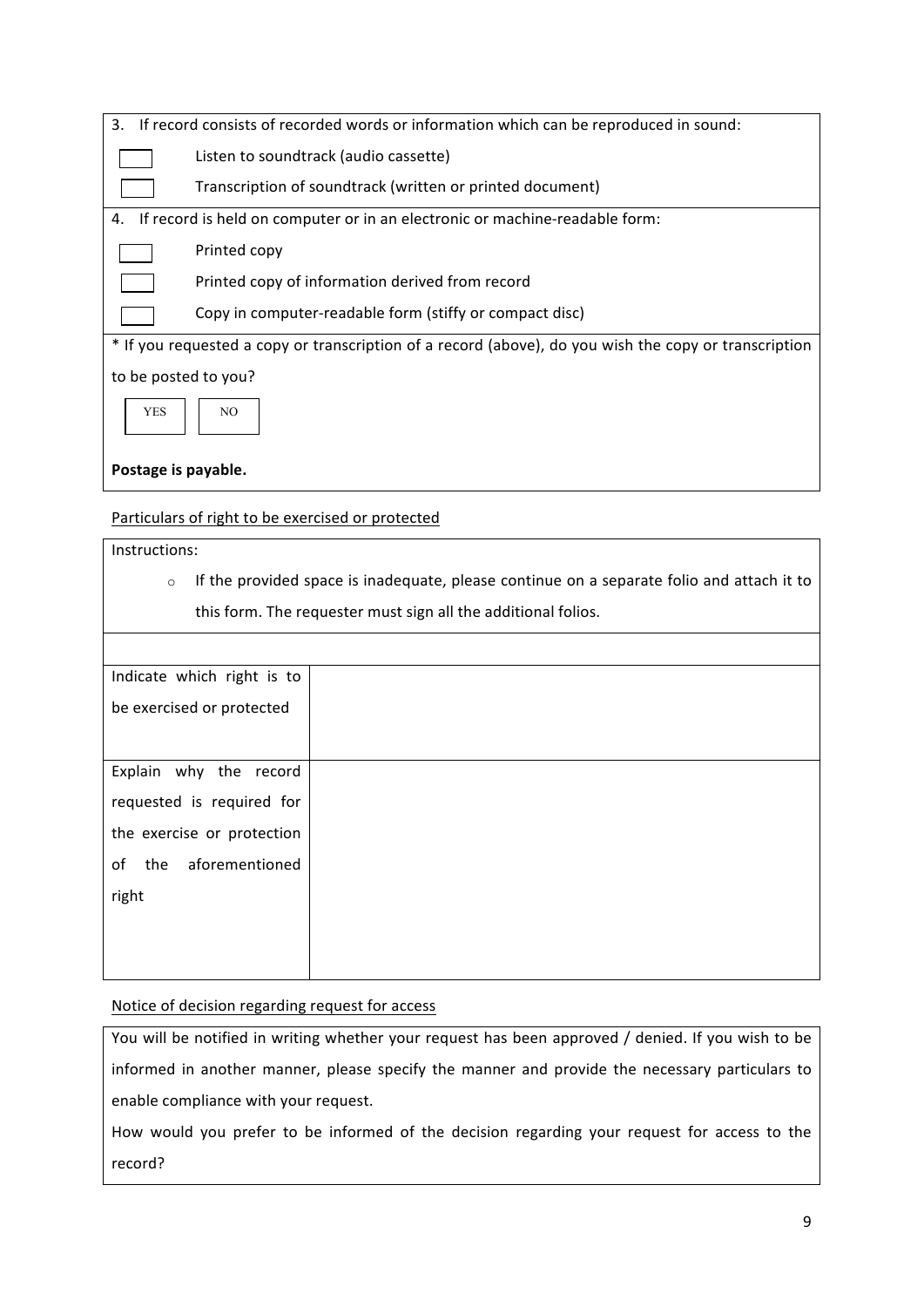Signed at ………………………………………………… this ……… day of …………………………………………… 20…………

………………………………………………………

Signature of Requester / Person on Whose Behalf Request is Made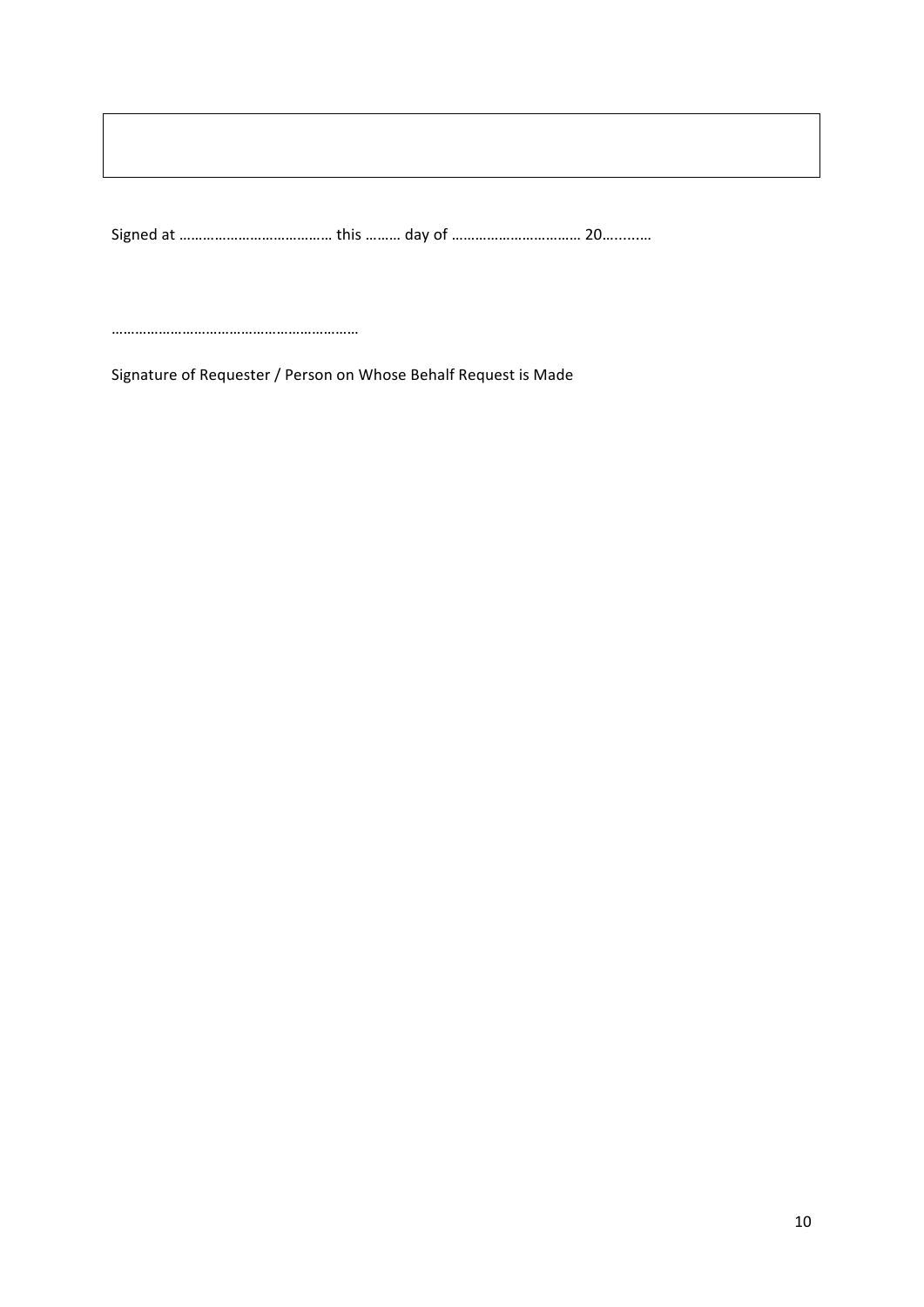# Annexure B – Fees in respect of private bodies

| 1.                                                               |                                                                                         | The fee for a copy of the manual as contemplated in regulation $9(2)$ (c) is R1.10 for every |                                         |       |  |
|------------------------------------------------------------------|-----------------------------------------------------------------------------------------|----------------------------------------------------------------------------------------------|-----------------------------------------|-------|--|
|                                                                  |                                                                                         | photocopy of an A4-size page or part thereof.                                                |                                         |       |  |
| 2.                                                               | The fees for reproduction referred to in regulation 11(1) are as follows:               |                                                                                              |                                         | R0.00 |  |
|                                                                  | For every photocopy of an A4-size page or part thereof<br>a.                            |                                                                                              |                                         |       |  |
|                                                                  | b.                                                                                      | For every printed copy of an A4-size page or part thereof held on a computer                 |                                         |       |  |
|                                                                  | or in electronic or machine-readable form                                               |                                                                                              |                                         |       |  |
|                                                                  | c.                                                                                      | For a copy in a computer-readable form on:                                                   |                                         |       |  |
|                                                                  |                                                                                         | i.                                                                                           | Stiffy disc                             | 7.50  |  |
|                                                                  |                                                                                         | ii.                                                                                          | Compact disc                            | 70.00 |  |
|                                                                  | d.                                                                                      |                                                                                              | For a transcription of visual images:   |       |  |
|                                                                  |                                                                                         | i.                                                                                           | A4 size page or part thereof            | 40.00 |  |
|                                                                  |                                                                                         | ii.                                                                                          | A copy of visual images                 | 60.00 |  |
|                                                                  | е.                                                                                      |                                                                                              | For a transcription of an audio record: |       |  |
|                                                                  |                                                                                         | i.                                                                                           | A4 size page or part thereof            | 20.00 |  |
|                                                                  |                                                                                         | ii.                                                                                          | A copy of an audio record               | 30.00 |  |
| 3.                                                               | The request fee payable by a requester, other than a personal requester, referred to in |                                                                                              |                                         |       |  |
|                                                                  | regulation 11(2) is R50.00.                                                             |                                                                                              |                                         |       |  |
| 4.                                                               | The access fees payable by a requester referred to in regulation 11(3) are as           |                                                                                              |                                         | R0.00 |  |
|                                                                  | follows:                                                                                |                                                                                              |                                         | 1.10  |  |
|                                                                  | For every photocopy of an A4-size page or part thereof<br>a.                            |                                                                                              |                                         |       |  |
|                                                                  | For every printed copy of an A4-size page or part thereof held on a computer<br>b.      |                                                                                              | 0.75                                    |       |  |
|                                                                  | or in electronic or machine-readable form                                               |                                                                                              |                                         |       |  |
|                                                                  | For a copy in a computer-readable form on:<br>C.                                        |                                                                                              | 7.50                                    |       |  |
|                                                                  |                                                                                         | i.                                                                                           | Stiffy disc                             | 70.00 |  |
|                                                                  |                                                                                         | ii.                                                                                          | Compact disc                            |       |  |
|                                                                  | d.                                                                                      |                                                                                              | For a transcription of visual images:   | 40.00 |  |
|                                                                  |                                                                                         | i.                                                                                           | A4 size page or part thereof            | 60.00 |  |
|                                                                  |                                                                                         | ii.                                                                                          | A copy of visual images                 |       |  |
|                                                                  | e.                                                                                      | For a transcription of an audio record:                                                      |                                         |       |  |
|                                                                  |                                                                                         | i.                                                                                           | A4 size page or part thereof            | 30.00 |  |
|                                                                  |                                                                                         | ii.                                                                                          | A copy of an audio record               |       |  |
|                                                                  |                                                                                         |                                                                                              |                                         |       |  |
| For purposes of section 54(2) of the Act, the following applies: |                                                                                         |                                                                                              |                                         |       |  |